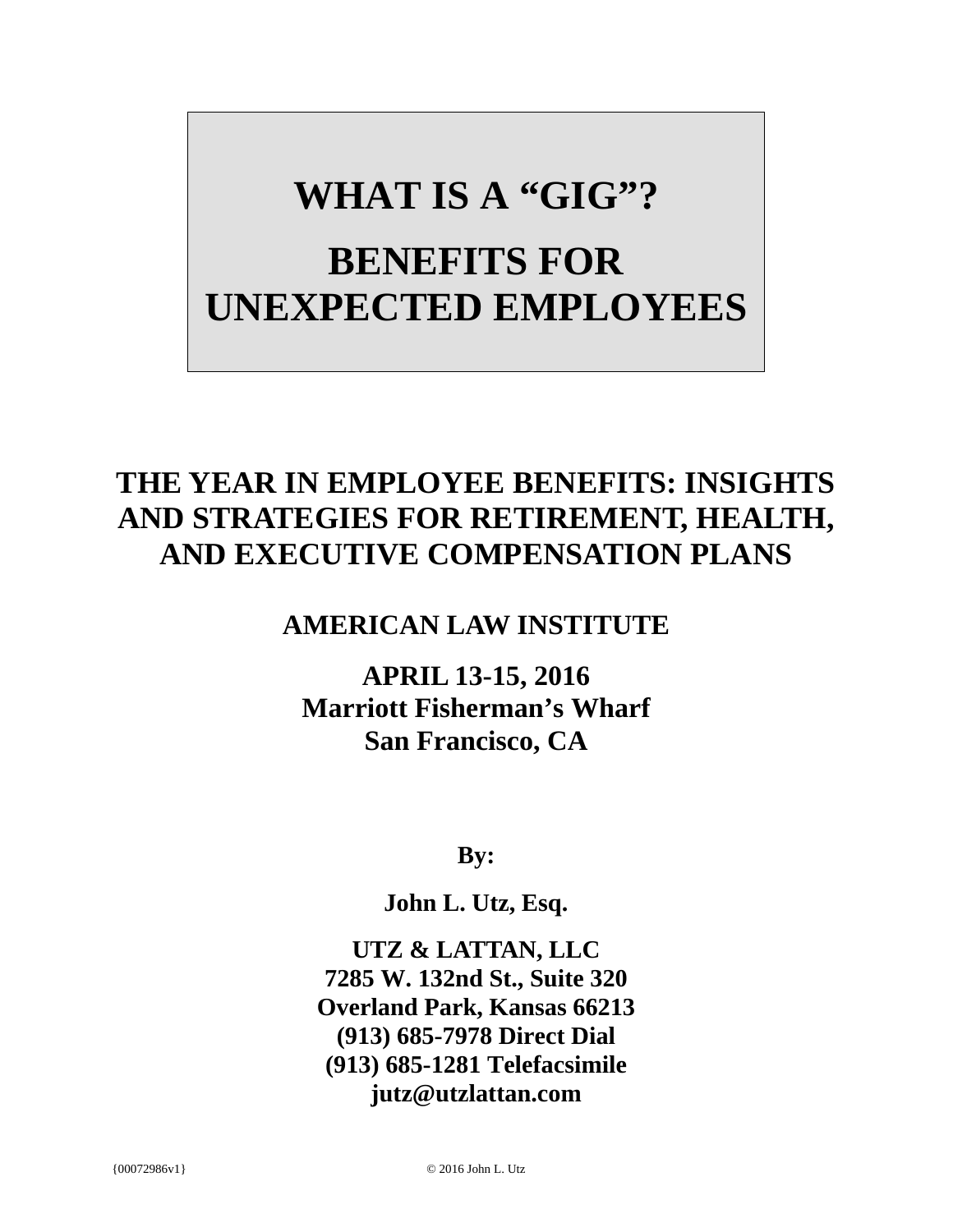# **WHAT IS A "GIG"?**

# **BENEFITS FOR UNEXPECTED EMPLOYEES**

# **By**

# **John L. Utz Utz & Lattan, LLC jutz@utzlattan.com**

# **TABLE OF CONTENTS**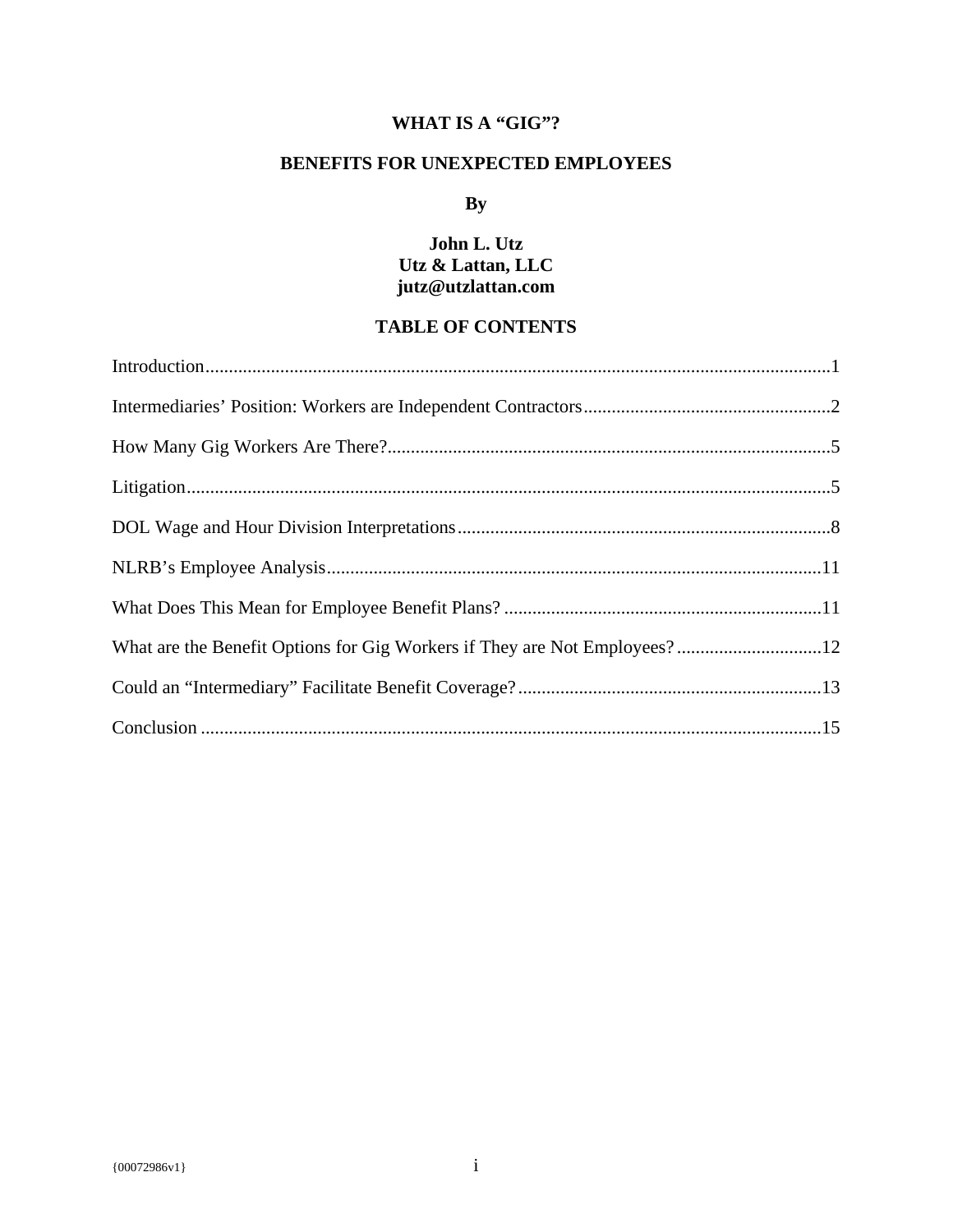#### **WHAT IS A "GIG"?**

#### **BENEFITS FOR UNEXPECTED EMPLOYEES**

#### **By**

## **John L. Utz Utz & Lattan, LLC jutz@utzlattan.com**

**Introduction**. When I was a youngster, the only time I heard someone refer to a "gig" in the employment context was when some hip musician spoke about a job. The "gig" was often only a one-night, or otherwise short-term, engagement. The venerable *Grove Dictionary of Music and Musicians* describes the term as one "commonly applied to a musical engagement of one night's duration only; to undertake such an engagement." One can find a plethora of suggestions as to why this type of engagement is called a "gig." Whatever its origin, the term was slowly coopted by hipsters to mean, more generally, a person's job, or his or her set of predilections or interests ("that's not my gig, man").

Apparently picking up on the informal or transitory nature of the type of employment connoted by the term "gig," some have come to use the term "gig workers" to describe Uber and Lyft drivers, as well as others who take on episodic work as they please, typically facilitated by online (that is, internet-based) applications or other software. The set of working relationships arising in this fashion is sometimes referred to as the "gig economy" or "online gig economy."

The Congressional Research Service ("CRS"), in a report entitled "What Does the Gig Economy Mean for Workers?," describes the gig economy in this way:

The *gig economy* is the collection of markets that match providers to consumers on a gig (or job) basis in support of on-demand commerce. In the basic model, gig workers enter into formal agreements with on-demand companies (e.g., Uber, TaskRabbit) to provide services to the company's clients. Prospective clients request services through an Internet-based technological platform or smartphone application that allows them to search for providers or to specify jobs. Providers (i.e., gig workers) engaged by the on-demand company provide the requested service and are compensated for the jobs.

The CRS report notes that other terms sometimes used for the "gig economy" are "peerto-peer markets or the peer economy, the sharing economy, collaborative economy, matching economy, and talent marketplaces."

In explaining the origin of the gig economy, the CRS report cites the importance of technology, as follows:

Technological advancement and the proliferation of the smartphone have reshaped the commercial landscape, providing consumers new ways to access the retail marketplace. On-demand companies<sup>1</sup> are one such innovation, and underpinning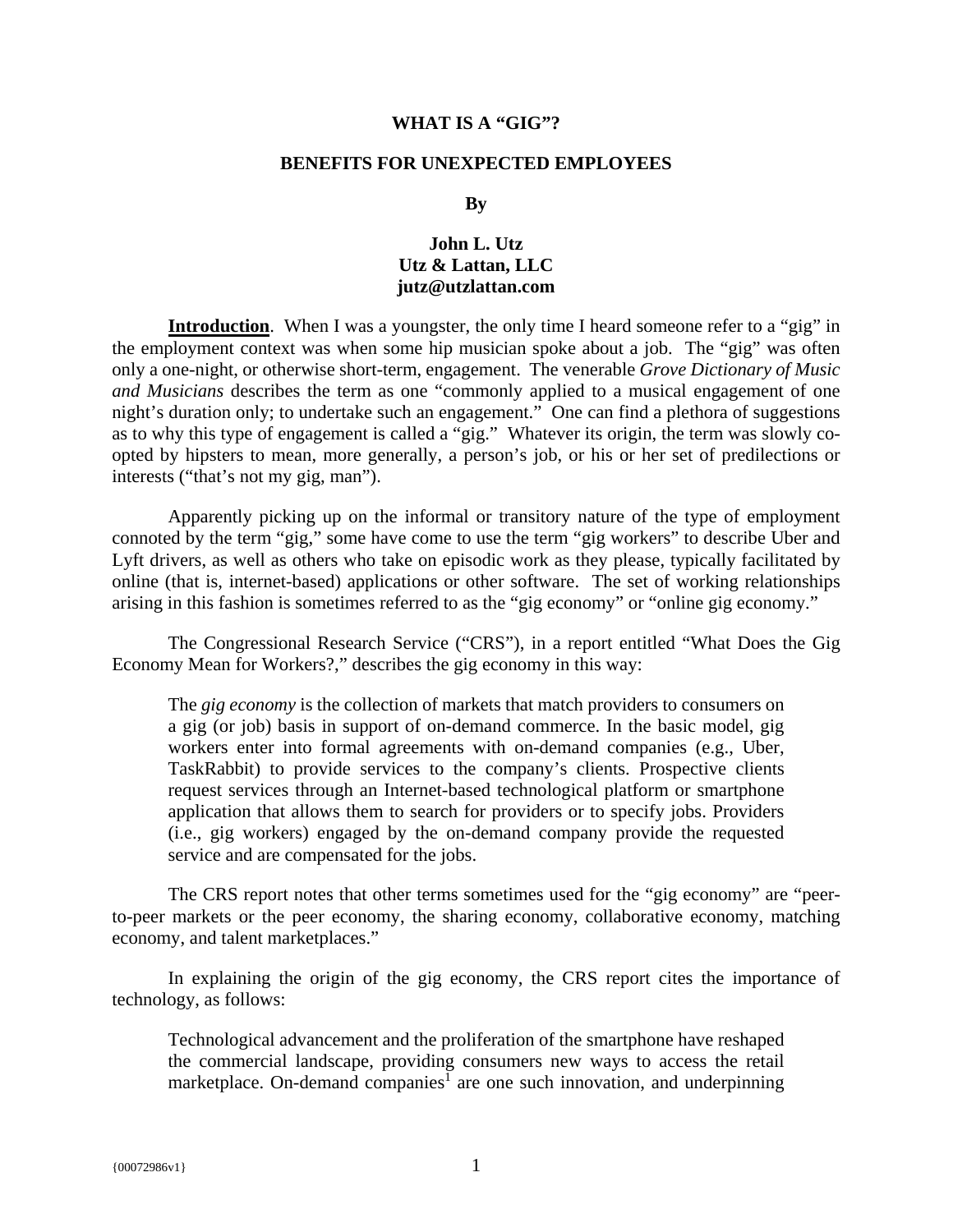on-demand commerce is the *gig economy*, the collection of markets that match service providers to consumers of on-demand services on a *gig* (or job) basis.

\_\_\_\_\_\_\_\_\_\_\_\_\_\_\_\_\_\_\_\_\_\_\_\_

The CRS report characterizes Uber (providing driver services) and Handy (providing home cleaners and household services) as "flagship" on-demand companies.

Seth Harris and Alan Krueger, at Cornell University and Princeton University, respectively, have argued that the traditional distinction between employees and independent contractors is not apt when it comes to the gig economy. They assert, in a paper for the Hamilton Project entitled "A Proposal for Modernizing Labor Laws for Twenty-First-Century Work: The Independent Worker," that Congress, and to the extent necessary, state legislators should pass legislation establishing a new worker classification for what they call "independent workers." The prototype for this class of "independent worker" would be the Uber or Lyft driver. In arguing that these workers fit neither the traditional "employee" nor "independent contractor" definitions, Harris and Krueger focus heavily on the primary role an "intermediary" plays in the relationship between the worker and his or her ultimate customer; the ultimate customer in the case of an Uber or Lyft driver would be the passenger. Harris and Krueger refer to Lyft and Uber, and other companies serving a similar role, as "intermediaries" since they "are the intermediary between the independent worker and the ultimate customer."

The CRS report asserts that the business models for the various types of intermediaries vary meaningfully, saying

Some companies allow providers to set prices or select the jobs that they take on (or both), whereas others maintain control over price-setting and assignment decisions. Some operate in local markets (e.g., select cities) while others serve a global client base. Although driver services (e.g., Lyft, Uber) and personal and household services (e.g., TaskRabbit, Handy) are perhaps best known, the gig economy operates in many sectors, including business services (e.g., Freelancer, Upwork), delivery services (e.g., Instacart, Postmates), and medical care (e.g., Heal, Pager). (Footnotes omitted)

**Intermediaries' Position: Workers are Independent Contractors**. As the CRS report describes it:

With some exceptions, on-demand companies view providers as independent contractors – not employees – using their platforms to obtain referrals and transact with clients.<sup>6</sup> This designation is frequently made explicit in the formal agreement that establishes the terms of the provider-company relationship.<sup>7</sup> In addition, many

<sup>&</sup>lt;sup>1</sup>On-demand companies such as Uber (which provides driver services) or TaskRabbit (whose providers perform household errands and tasks) use Internetor application-based technological platforms to match consumers to a select pool of potential service providers. The on-demand aspect of these companies refers to their use of technology to respond to a customer's *immediate* need (e.g., for a driver or delivery) or *specific* need (e.g., for a particular rental or service provider skillset).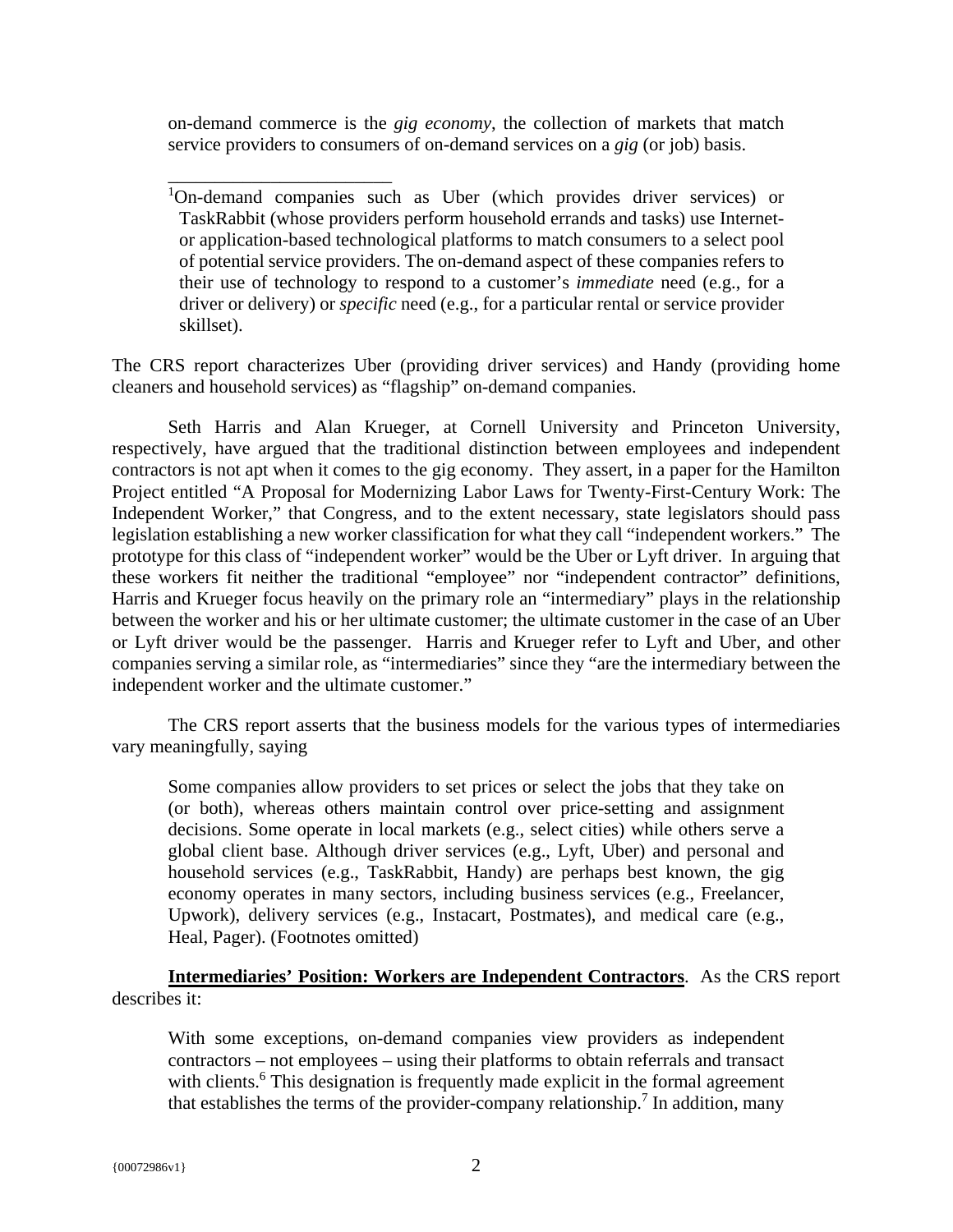on-demand companies give providers some (or absolute) ability to select or refuse jobs, set their hours and level of participation, and control other aspects of their work. In some ways then, the gig economy can be viewed as an expansion of traditional freelance work (i.e., self-employed workers who generate income through a series of jobs and projects).

\_\_\_\_\_\_\_\_\_\_\_\_\_\_\_\_\_\_\_\_\_\_\_\_\_\_\_\_

- <sup>6</sup> Some on-demand companies use a hybrid staffing model in which providers (gig workers) are classified as independent contractors, but workers responsible for company operations are hired as bona fide employees. For example, homecleaning company Handy engages its "home service professionals" (the company term for individuals who provide cleaning services) as independent contractors, but hires workers in management, engineers, finance, marketing and other positions as employees; . . . . Other on-demand companies hire providers as employees (not independent contractors). These companies include the butlerservice company Hello Alfred and the office-services company Managed by Q. . . . . Finally, some providers who are engaged as independent contractors have disputed this designation. . . .
- 7 See, e.g., Handy's Service Professional Agreement, which states "Handy's role is limited to offering the technology platform as a referral tool for Service Requesters and Service Professionals and facilitating payments from Service Requesters to Service Professionals."

In arguing that gig workers seem to be neither employees nor independent contractors, Harris and Krueger say the following:

Independent workers are not employees for the following reasons: they do not make themselves economically dependent on any single employer, they do not have an indefinite relationship with any employer, and they do not relinquish control over their work hours or the opportunity for profit or loss. Independent workers are not independent contractors because some aspects of the methods and means of work – including the price of their services – are controlled by the intermediary and because they are integral to the business of the intermediary. Independent workers are, in some respects, like individuals working for others, and in other respects are like independent businesses (e.g., they use their own equipment and control their own hours).

The CRS report also seems to identify a "differentness" about gig work. Contrasting gig jobs from the type of independent contractor work the report characterizes as "traditional freelance jobs," the report says the following:

However, gig jobs may differ from traditional freelance jobs in a few ways. The established store-front and brand built by the tech-platform company reduces entry costs for providers and may bring in groups of workers with different demographic, skill, and career characteristics.<sup>8</sup> Because gig workers do not need to invest in establishing a company and marketing to a consumer base, operating costs may be lower and allow workers' participation to be more transitory in the gig market (i.e., they have greater flexibility around the number of hours worked and scheduling).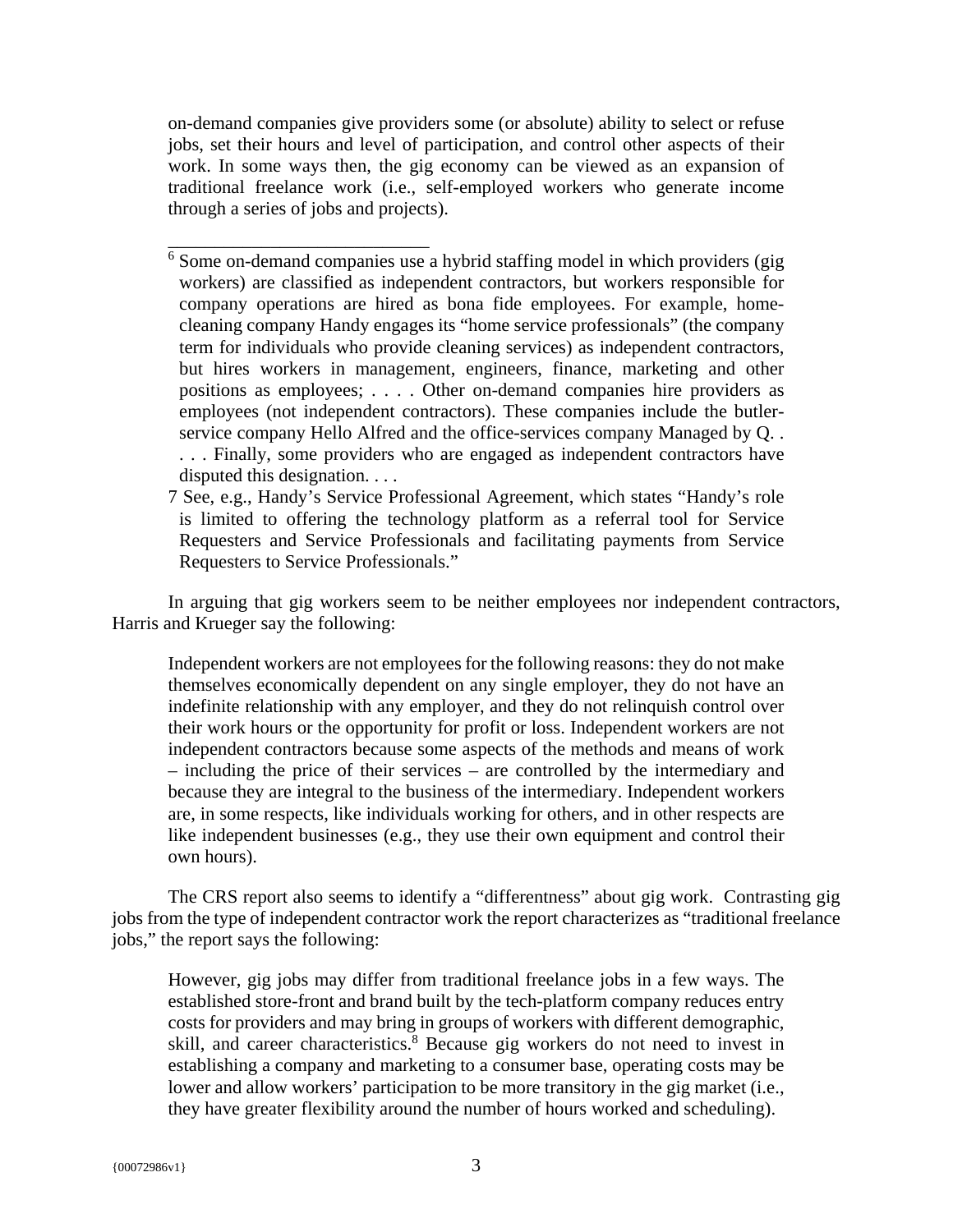In addition, a few commonly held characteristics of the provider-company relationship, when taken together, set gig work apart from the traditional freelance worker model.

- **On-Demand Companies Collect a Portion of Job-Earnings.** On-demand companies collect commissions from providers for jobs solicited through the company platform. Commissions often take the form of a flat percentage rate applied to job-earnings, but some companies employ more sophisticated models. For example, in 2014, Lyft announced that it would return a portion of its 20% commission on rides as a bonus to certain highactivity drivers. (footnote omitted)
- **On-Demand Companies Control the Brand.** On-demand companies rely on the jobs brokered through their platform to generate revenue, and therefore have a clear stake in attracting and retaining clients. Consequently, and to varying degrees, these companies are selective about who can operate under their brand. Some on-demand businesses condition provider participation on a background check and credentials (e.g., some require past work experience, licenses, or asset ownership),  $^{10}$  and some reserve the right to terminate the relationship if the work delivered does not meet companydefined standards of quality and professionalism.
- **On-Demand Companies Control the Provider-Client Relationship.**  Some on-demand companies discourage or bar providers from accepting work outside the platform from clients who use the company's platform. The provider agreement for business-services company Upwork, for example, includes a non-circumvention clause that prohibits providers from working with any client that identified the provider through the Upwork site for 24 months.<sup>11</sup> Likewise, "service professionals" working with the ondemand home-services company Handy must agree that they will "not affirmatively solicit [clients] originally referred through the Handy Platform to book jobs through any means other than the Handy Platform.*"* (footnote omitted) This is a potentially important difference between gig work and traditional freelance work, because it curtails the provider's ability to build a client base or operate outside the platform.<sup>13</sup>

 $10$ For example, home-services company Handy requires that providers have paid experience in home cleaning and be legally permitted to work in their location. . . . The delivery-services company Postmates require its operators to own a mode of propelled transport (e.g., car, bicycle, scooter) and have valid driver's license.

. . .

\_\_\_\_\_\_\_\_\_\_\_\_\_\_\_\_\_\_\_\_\_\_

<sup>&</sup>lt;sup>8</sup> Notably, many popular gig economy activities—such as delivery and personalerrand services – are considered to be low-skill, low-pay activities.

 $11$ Upwork providers may opt out of the non-circumvention clause by paying a fee (\$2,500 minimum). . . .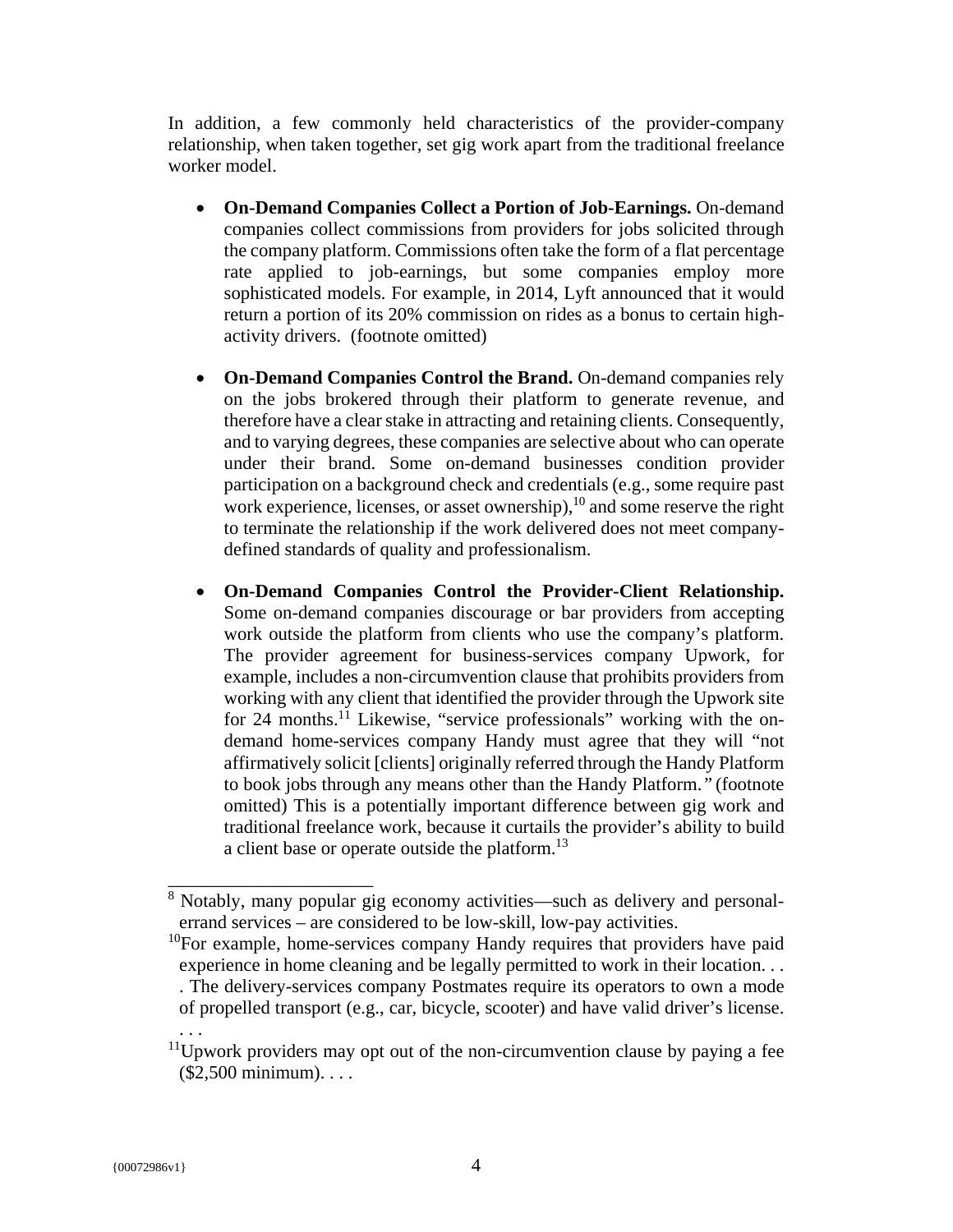<sup>13</sup>Relatedly, it is unclear whether the provider's professional reputation can be separated from the on-demand platform used to transact with clients. That is, the client may view the provider's performance as being the result of company policy or culture, or otherwise perceive some value-added from engaging the provider through the on-demand platform. If so, the client may be less willing to hire the same provider off-platform.

**How Many Gig Workers Are There**? In reviewing the literature, it quickly becomes apparent that it is unknown how many gig workers there are in the U.S. economy. Various sources use proxies for determining that number, such as through the study of self-employment numbers or what the CRS report refers to as "nontraditional work arrangements," but the self-employed and those engaged in nontraditional work arrangements are clearly very sloppy proxies for gig workers.

The Bureau of Labor Statistics (the "BLS") collected data during several years in the period 1995 through 2005 on contingent workers (that is, those who did not expect their jobs to last) and workers in alternative employment arrangements (such as independent contractors, on-call workers, temporary help agency workers, and workers employed by contract firms). The BLS has announced that it will resume this Contingent Work Supplement as part of the Current Population Survey in May 2017. Perhaps as part of that initiative data will be collected on gig workers.

Harris and Krueger offer 600,000 as a rough estimate of the number of gig workers in 2015. This would be about 0.4 percent of the U.S. employment population. Harris and Krueger reached this number based on very imprecise data, focusing on Uber driver data from 2014 and "Google Trends" data recording the number of times the studied on-demand company names were searched for in the Google search engine. According to the CRS report, "McKinsey Global Institute estimates that 'less than 1%' of the U.S. working-age population are contingent workers operating through 'digital marketplaces for services.'"

Litigation. In a number of lawsuits, gig workers have asserted that they are employees for purposes of the Fair Labor Standards Act (the "FLSA"), including its minimum wage and overtime compensation requirements. In one such case, a Lyft driver filed a putative class action complaint asserting that Lyft had a "uniform policy of willfully misclassifying its drivers as independent contractors when, in fact, each such driver is and/or was an employee of Lyft." *Frederic v. Lyft, Inc.*, No. 8:15-cv-01608 (M.D. Fla., filed July 8, 2015). This complaint alleged that Lyft violated the FLSA as well as a Florida Deceptive and Unfair Trade Practices Act by, among other things, failing to pay drivers the federal minimum wage, failing to pay overtime compensation for hours worked in excess of 40 hours in a week, and subjecting drivers to citations and criminal charges for operating without a proper permit.

In claiming that Lyft drivers are employees, the complaint asserted that Lyft controls the manner and means by which drivers must accomplish their work, retains the right to hire and fire drivers in its sole discretion, sets the rate of pay for drivers (and prohibits drivers from setting their own rate of pay for their services), limits the geographical locations in which drivers may work and restricts the distance they may transport customers, permits drivers to work only certain hours each day, and prohibits drivers from hiring other employees to assist them. The lawsuit was filed in July 2015, but in December 2015 the court was notified that the dispute had been resolved and the case was dismissed with prejudice.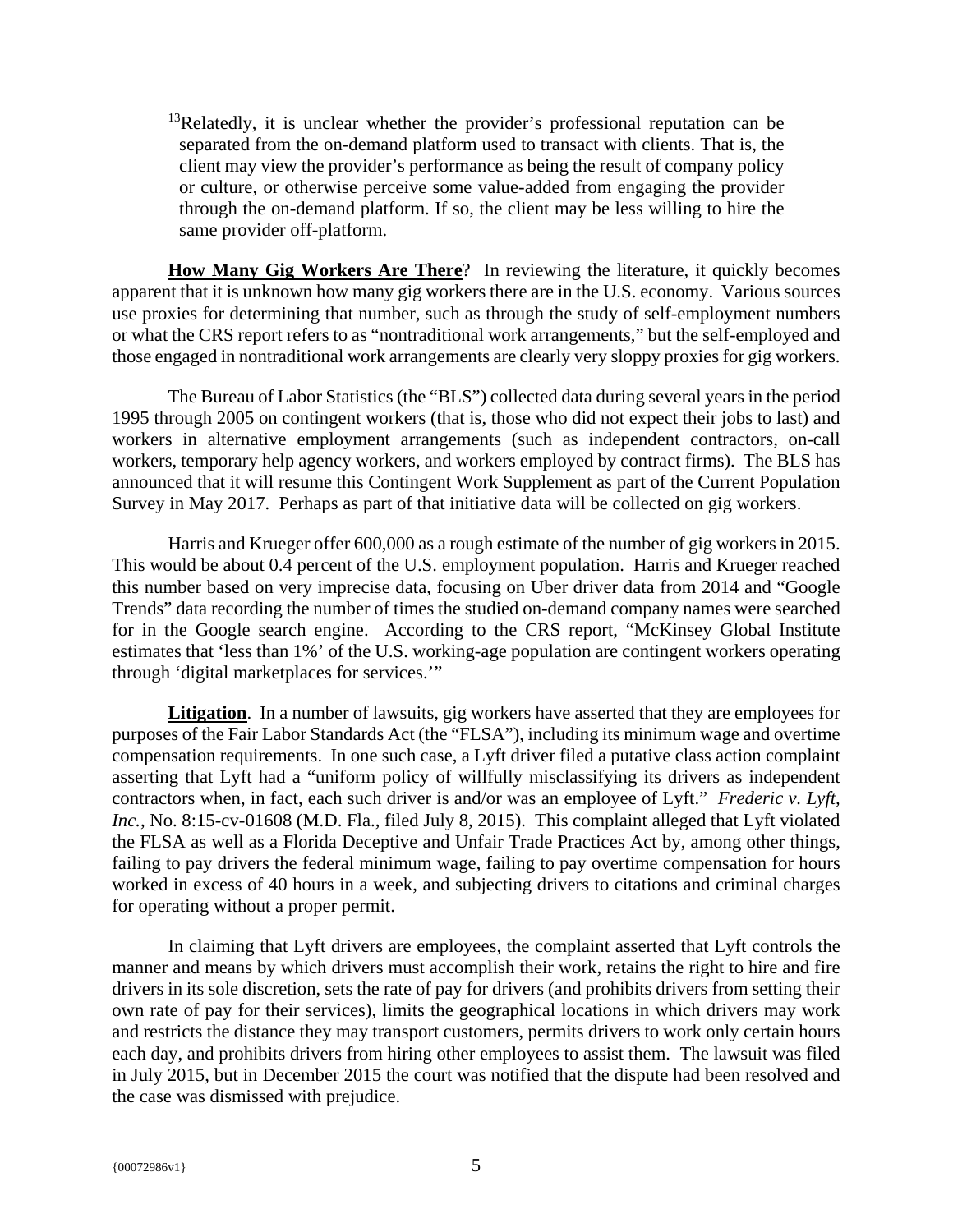At least four state wage-related claims have been raised in California, and at least two of these make FLSA claims as well. Two of the California actions are *O'Connor v. Uber Technologies, Inc.*, No. cv-13-03826-EMC (N.D. Cal., filed August 8, 2015) and *Cotter v. Lyft, Inc.*, No. 3:13-cv-04065-VC (N.D. Cal., filed July 15, 2015). *O'Connor* was filed as a putative class action on behalf of those who have worked as Uber drivers anywhere other than Massachusetts, initially asserting, among other things, that Uber violated California law by failing to remit to drivers the entire gratuity paid them by customers, or by causing drivers not to receive tips they would otherwise receive based on Uber's communications to customers that the gratuity is included in the price of the car service and there is, therefore, no need to tip drivers. The initial complaint also asserted that Uber drivers have been misclassified as independent contractors and that Uber should therefore be required under California labor law to pay drivers' business expenses (such as expenses for the drivers' vehicles, gas, and maintenance). An amended and substantially expanded complaint asserts that Uber drivers are employees, not independent contractors, because they have little discretion in their driving work for Uber, and that under either California law or the FLSA (or both) they are entitled to overtime pay, the opportunity to take rest and meal breaks, expense reimbursement, minimum wage pay, and accurate and on-time payment of all wages due. (The claims other than those relating to minimum wage and overtime pay appear to be grounded strictly in California law.)

The federal district court hearing *O'Connor* certified a class of certain Uber drivers. *O'Connor v. Uber Technologies, Inc.,* 2015 U.S. Dist. Lexis 116482 (N.D. Cal. 2015). *See also,*  311 FRD 547, 2015 U.S. Dist. Lexis 165182, certifying in the same action a subclass of drivers, and holding that certain arbitration agreements and contracts from 2014 and 2015 are unenforceable. In a related case, *Del Rio v. Uber Technologies, Inc.*, No. 3:13-cv-03826-EMC (N.D. Cal., filed September 21, 2015), claims similar to those raised in *O'Connor* are made in a putative class action complaint. As in *O'Connor*, the court denied Uber's motion to compel arbitration. *Del Rio v. Uber Technologies, Inc.*, 2015 U.S. Dist. Lexis 169063 (N.D. Cal. 2015).

In *Cotter v. Lyft, Inc.*, plaintiffs filed a putative class action challenging "Lyft's policy of misclassifying its Drivers as 'independent contractors' unprotected by the California Labor Code." The complaint asserts that the drivers are in fact employees of Lyft, and objects to Lyft's policy of taking 20 percent of gratuity payments given by riders to drivers. The complaint asserts that this is an illegal practice because the California Labor Code prohibits an employer from taking any amount of a gratuity given to an employee. The complaint also asserts that the failure to pay drivers minimum wage and provide drivers with wage statements accurately reflecting their hours worked or rates of pay, as well as the practice of failing to reimburse drivers for mileage costs, are all in violation of the California Labor Code.

A hearing on the *Cotter* plaintiffs' motion for preliminary approval of a proposed class action settlement is set for March 10, 2016. Under the proposed settlement agreement, it appears Lyft would pay \$12.25 million and agree to certain non-monetary modifications in its relations with drivers.

In another California proceeding, *Berwick v. Uber Technologies, Inc.*, California's Labor Commissioner concluded that an Uber driver was an employee of Uber for purposes of the California Labor Code. This meant Uber was required to indemnify the employee for "all that the employee necessarily expends in the discharge of the employee's duties." The Labor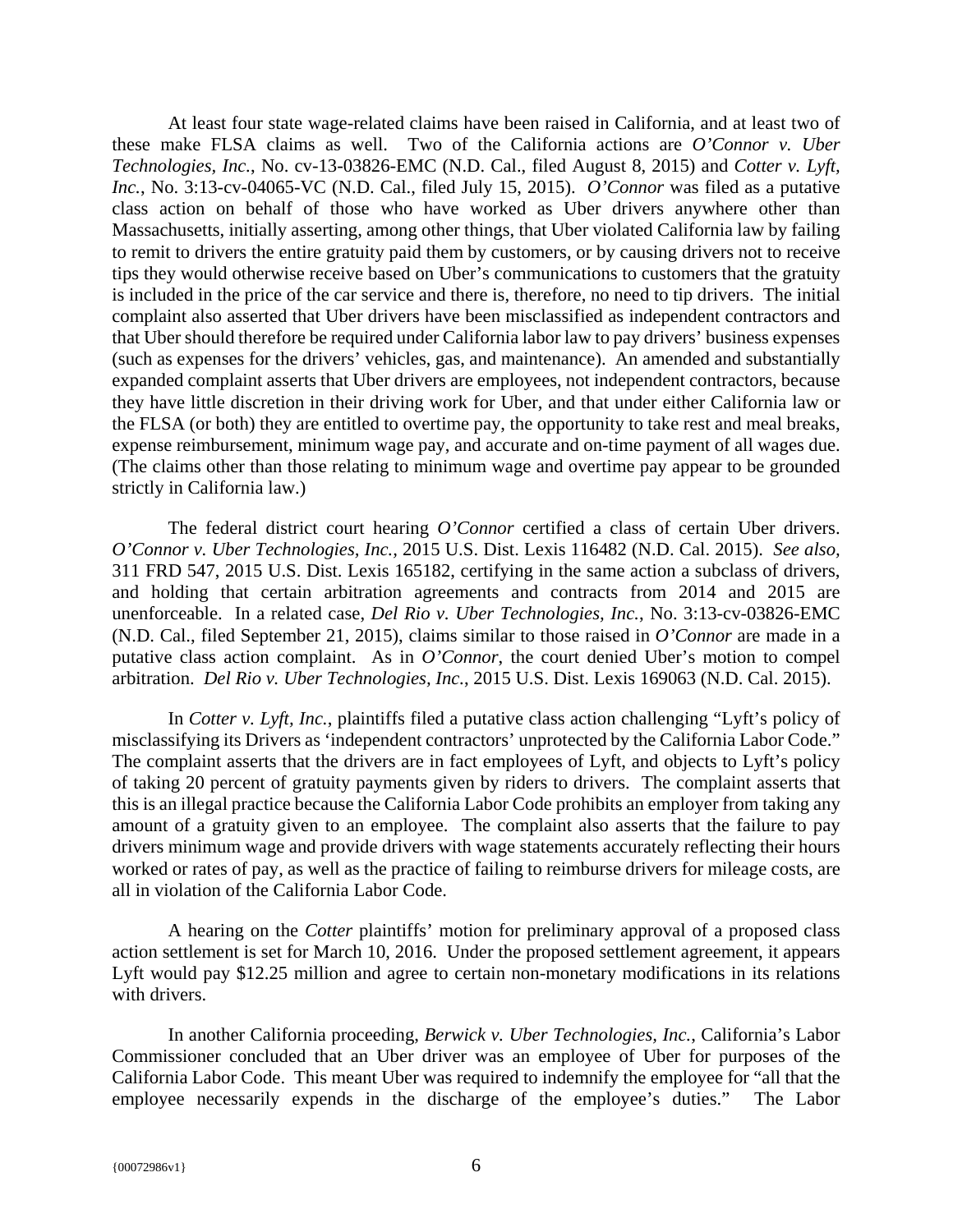Commissioner ordered Uber to reimburse the driver \$3,878, of which \$3,622 was for mileage at the 2014 IRS mileage rate of 56 cents per mile and \$256 was for toll charges. Uber was also assessed interest in the amount of \$274. No. 11-46739-EK (Cal. Lab. Comm. June 3, 2015).

The Labor Commissioner in *Berwick* said there is a presumption of employment (as opposed to an independent contractor relationship) under California labor law where one retains the services of another. In describing why Uber failed to rebut this presumption, the court said the following:

By obtaining the clients in need of the service and providing the workers to conduct it, Defendants retained all necessary control over the operation as a whole. The party seeking to avoid liability has the burden of proving that persons whose services he has retained are independent contractors rather than employees. In other words, there is a presumption of employment. (Labor Code § 3357; *Borello,* [*S.G. Borello & Sons, Inc. v. Dept. of Industrial Relations*, 48 Cal. 3d 341 (Cal. 1989)]*,*  at pp. 349, 354.)

Ownership of the vehicle used to perform the work may be a much less important factor in industries other than transportation. Even under the traditional, *pre-Borello* common law standard, a person making pizza deliveries was held to be an employee of the pizzeria, notwithstanding the fact that the delivery person was required to provide his own car and pay for gasoline and insurance. *(Toyota Motor Sales v. Superior Court* (1990) 220 Cal.App.3d 864, 876.)

"The modem tendency is to find employment when the work being done is an integral part of the regular business of the employer, and when the worker, relative to the employer, does not furnish an independent business or professional service." *(Borello supra,* at p. 357.) Plaintiff's work was integral to Defendants' business. Defendants are in business to provide transportation services to passengers. Plaintiff did the actual transporting of those passengers. Without drivers such as Plaintiff, Defendants' business would not exist.

Defendants hold themselves out as nothing more than a neutral technological platform, designed simply to enable drivers and passengers to transact the business of transportation. The reality, however, is that Defendants are involved in every aspect of their operation. Defendants vet prospective drivers, who must provide to Defendants their personal banking and residence information, as well as their Social Security Number. Drivers cannot use Defendants' application unless they pass Defendants' background and DMV checks.

Defendants control the tools the drivers use; for example, drivers must register their cars with Defendants, and none of their cars can be more than ten years old Defendants refer to "industry standards" with respect to drivers' cars, however, it is unclear to what industry, other than the "taxi" industry, Defendants are referring Defendants monitor the Transportation Drivers' approval ratings and terminate their access to the application if the rating falls below a specific level (4.6 stars).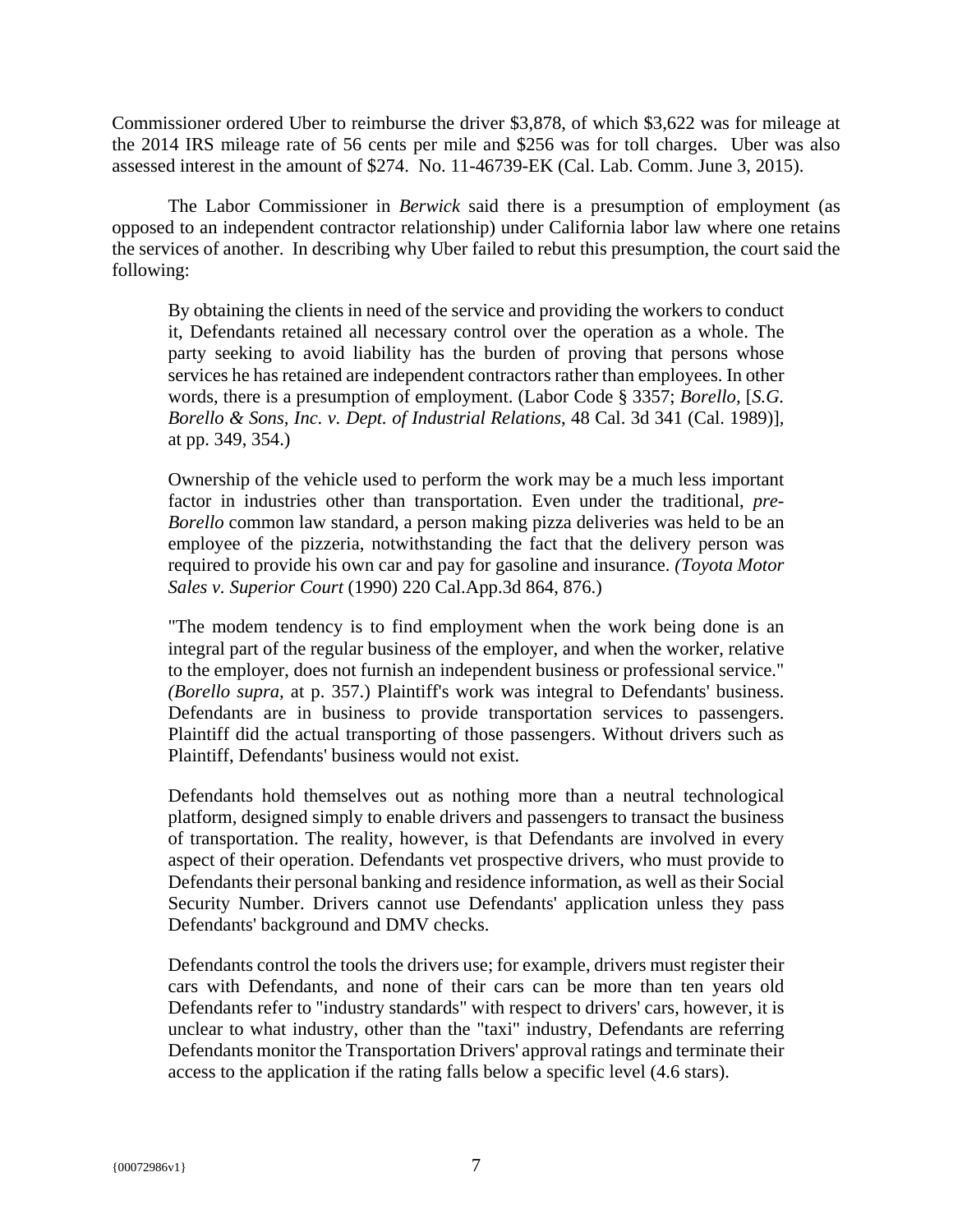While Defendants *permit* their drivers to hire people, no one other than Defendants approved and registered drivers are allowed to use Defendants' intellectual property Drivers do not pay Defendants to use their intellectual property.

The passengers pay Defendants a set price for the trip, and Defendants, in turn, pay their drivers a non-negotiable service fee. If a passenger cancels a trip request after the driver has accepted it, and the driver has appeared at the pick-up location, the driver is not guaranteed a cancellation fee. Defendants alone have the discretion to negotiate this fee with the passenger. Defendants discourage drivers from accepting tips because it would be counterproductive to Defendants' advertising and marketing strategy.

Plaintiff's car and her labor were her only assets. Plaintiff's work did not entail any "managerial" skills that could affect profit or loss. Aside from her car, Plaintiff had no investment in the business. Defendants provided the iPhone application, which was essential to the work. But for Defendants' intellectual property, Plaintiff would not have been able to perform the work.

Uber reportedly has filed an appeal of the Labor Commissioner's decision with the Superior Court of California for the County of San Francisco. *Berwick v. Uber Technologies, Inc.*, No. CGC-15-546378 (Sup. Ct. San Francisco County, filed June 16, 2015). Uber attempted to force the driver to arbitrate her dispute under the terms of her contract with Uber. But on September 21, 2015, the San Francisco Superior Court Judge hearing the matter concluded that the contract was contradictory and "substantively unconscionable," and therefore refused to compel the driver to arbitrate the dispute.

In addition to the California actions described above, Florida's Department of Economic Opportunity concluded that a couple of Uber drivers were independent contractors, not employees, for purposes of Florida unemployment insurance. The drivers were therefore not entitled to apply for unemployment insurance in Florida. The Florida agency noted both the California Labor Commissioner's decision in *Berwick* and an advisory opinion from the Commissioner of the Oregon Bureau and Labor and Industries that "[u]nder Oregon law . . . Uber drivers are employed." Oregon Bureau of Labor and Industries Advisory Opinion regarding The Employment of Uber Drivers (October 14, 2015). The Florida Department of Economic Opportunity nonetheless concluded that the Uber drivers at issue were not employees for the purposes of Florida unemployment insurance.

**DOL Wage and Hour Division Interpretations**. The Department of Labor's Wage and Hour Division has over the past many months issued a couple of Administrator's Interpretations ("AIs") that some interpret as reflecting an attempt by the DOL to expand the notion of who is an employee (as opposed to an independent contractor) for purposes of the Fair Labor Standards Act (which, recall, imposes the federal minimum wage and overtime rules). The FLSA standards for determining who is an employee apply also, incidentally, in determining who is an employee for purposes of the Family and Medical Leave Act.

The first of these Administrator's Interpretations, AI 2015-1, was issued on July 15, 2015. It says "most workers are employees" under the FLSA's broad definitions. In determining whether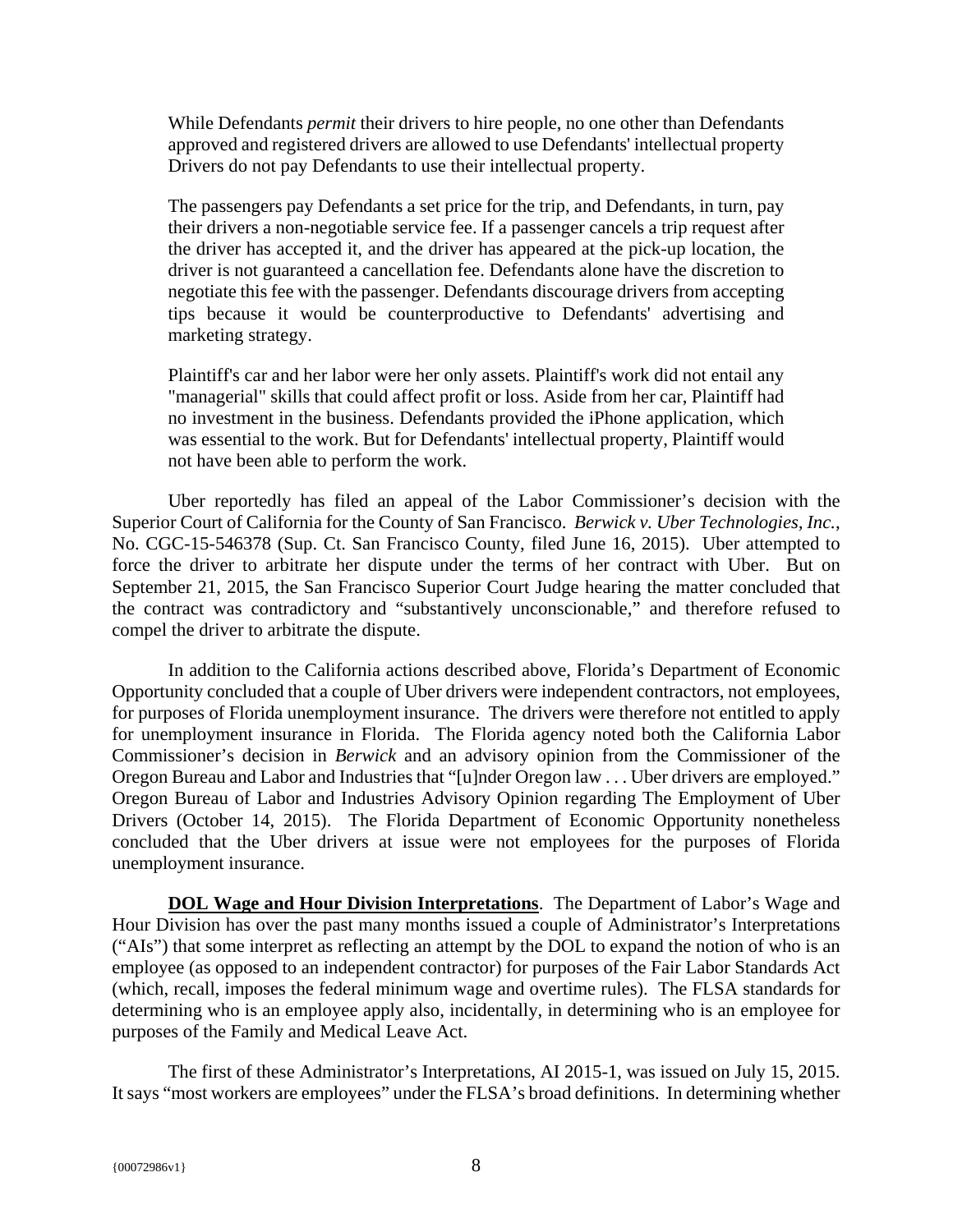an individual is an employee, AI 2015-1 applies a multi-factor "economic realities" test. The relevant factors under this test include:

- The extent to which the work performed is an integral part of the employer's business
- The worker's opportunity for profit or loss depending on his or her managerial skill
- The extent of the relative investments of the employer and the worker
- Whether the work performed requires special skills and initiative
- The permanency of the relationship
- The degree of control exercised or retained by the employer

For each of these factors, the AI offers an example to help illustrate how the factor is applied, as follows:

## **Is the Work an Integral Part of the Employer's Business?**

**Example:** For a construction company that frames residential homes, carpenters are *integral* to the employer's business because the company is in business to frame homes, and carpentry is an integral part of providing that service.

In contrast, the same construction company may contract with a software developer to create software that, among other things, assists the company in tracking its bids, scheduling projects and crews, and tracking material orders. The software developer is performing work that is *not integral* to the construction company's business, which is indicative of an independent contractor.

# **Does the Worker's Managerial Skill Affect the Worker's Opportunity for Profit or Loss?**

**Example**: A worker provides cleaning services for corporate clients. The worker performs assignments only as determined by a cleaning company; he does not independently schedule assignments, solicit additional work from other clients, advertise his services, or endeavor to reduce costs. The worker regularly agrees to work additional hours at any time in order to earn more. In this scenario, the worker does not exercise managerial skill that affects his profit or loss. Rather, his earnings may fluctuate based on the work available and his willingness to work more. This lack of managerial skill is indicative of an employment relationship between the worker and the cleaning company.

In contrast, a worker provides cleaning services for corporate clients, produces advertising, negotiates contracts, decides which jobs to perform and when to perform them, decides to hire helpers to assist with the work, and recruits new clients. This worker exercises managerial skill that affects his opportunity for profit and loss, which is indicative of an independent contractor.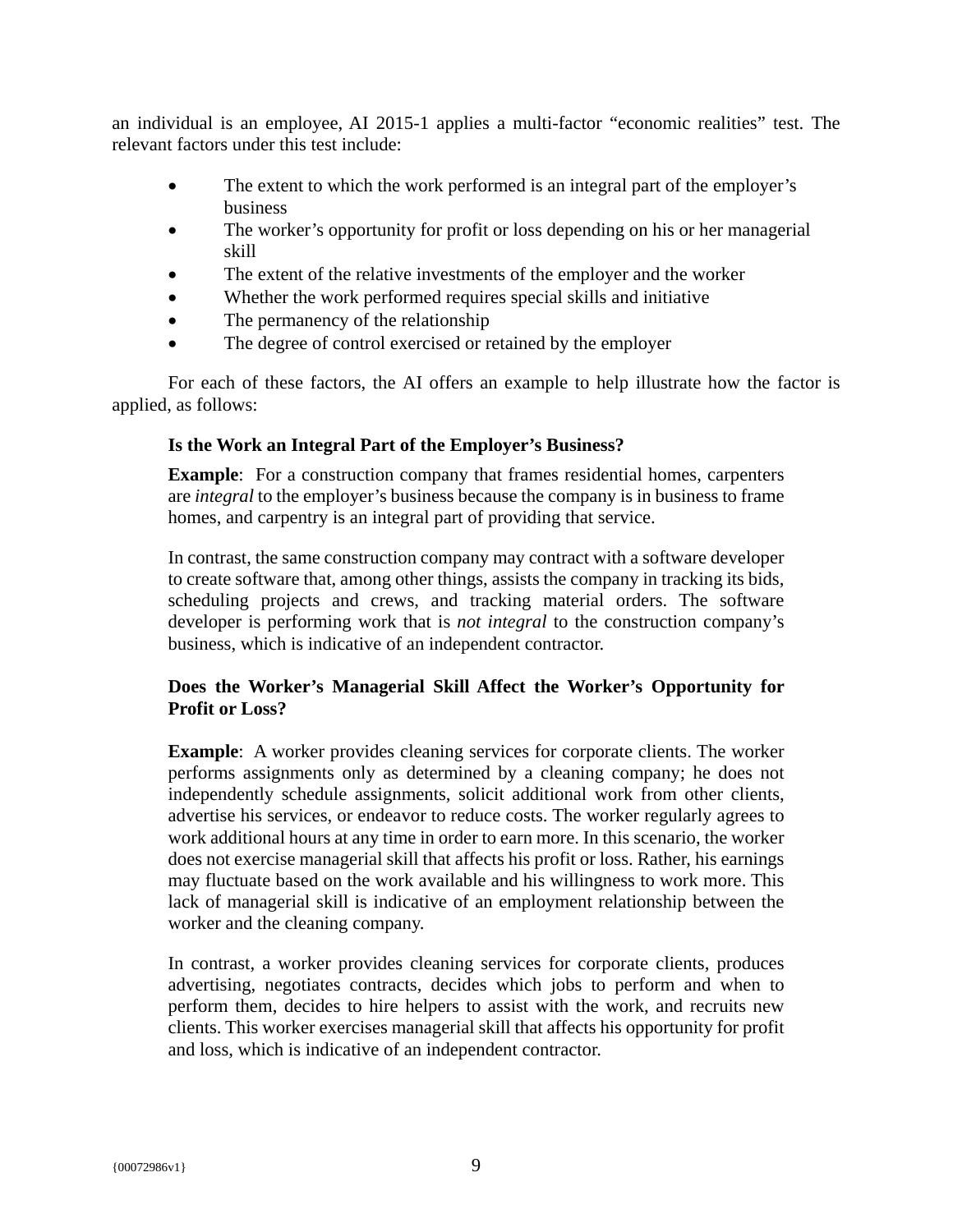## **Is the Relationship between the Worker and the Employer Permanent or Indefinite?**

**Example**: An editor has worked for an established publishing house for several years. Her edits are completed in accordance with the publishing house's specifications, using its software. She only edits books provided by the publishing house. This scenario *indicates a permanence to the relationship* between the editor and the publishing house that is indicative of an employment relationship.

Another editor has worked intermittently with fifteen different publishing houses over the past several years. She markets her services to numerous publishing houses. She negotiates rates for each editing job and turns down work for any reason, including because she is too busy with other editing jobs. This *lack of permanence* with one publishing house is indicative of an independent contractor relationship.

#### **What is the Nature and Degree of the Employer's Control?**

**Example**: A registered nurse who provides skilled nursing care in nursing homes is listed with Beta Nurse Registry in order to be matched with clients. The registry interviewed the nurse prior to her joining the registry, and also required the nurse to undergo a multi-day training presented by Beta. Beta sends the nurse a listing each week with potential clients and requires the nurse to fill out a form with Beta prior to contacting any clients. Beta also requires that the nurse adhere to a certain wage range and the nurse cannot provide care during any weekend hours. The nurse must inform Beta if she is hired by a client and must contact Beta if she will miss scheduled work with any client. In this scenario, *the degree of control exercised by the registry is indicative of an employment relationship.*

Another registered nurse who provides skilled nursing care in nursing homes is listed with Jones Nurse Registry in order to be matched with clients. The registry sends the nurse a listing each week with potential clients. The nurse is free to call as many or as few potential clients as she wishes and to work for as many or as few as she wishes; the nurse also negotiates her own wage rate and schedule with the client. In this scenario, *the degree of control exercised by the registry is not indicative of an employment relationship*.

More recently, in Administrator's Interpretation 2016-1, the DOL's Wage and Hour Division established standards for determining whether there is "joint employment" for purposes of the FLSA. When two or more employers jointly employ an employee, the employee's hours worked for all of the joint employers during the work week are aggregated and considered as one employment, including for purposes of calculating whether overtime pay is due. Some read the recent Administrator's Interpretation as signaling a new aggressiveness in finding the existence of joint employment.

The new AI on joint employment (2016-1) describes both what it calls "horizontal joint employment" – where an employee has an important relationship with two or more employers that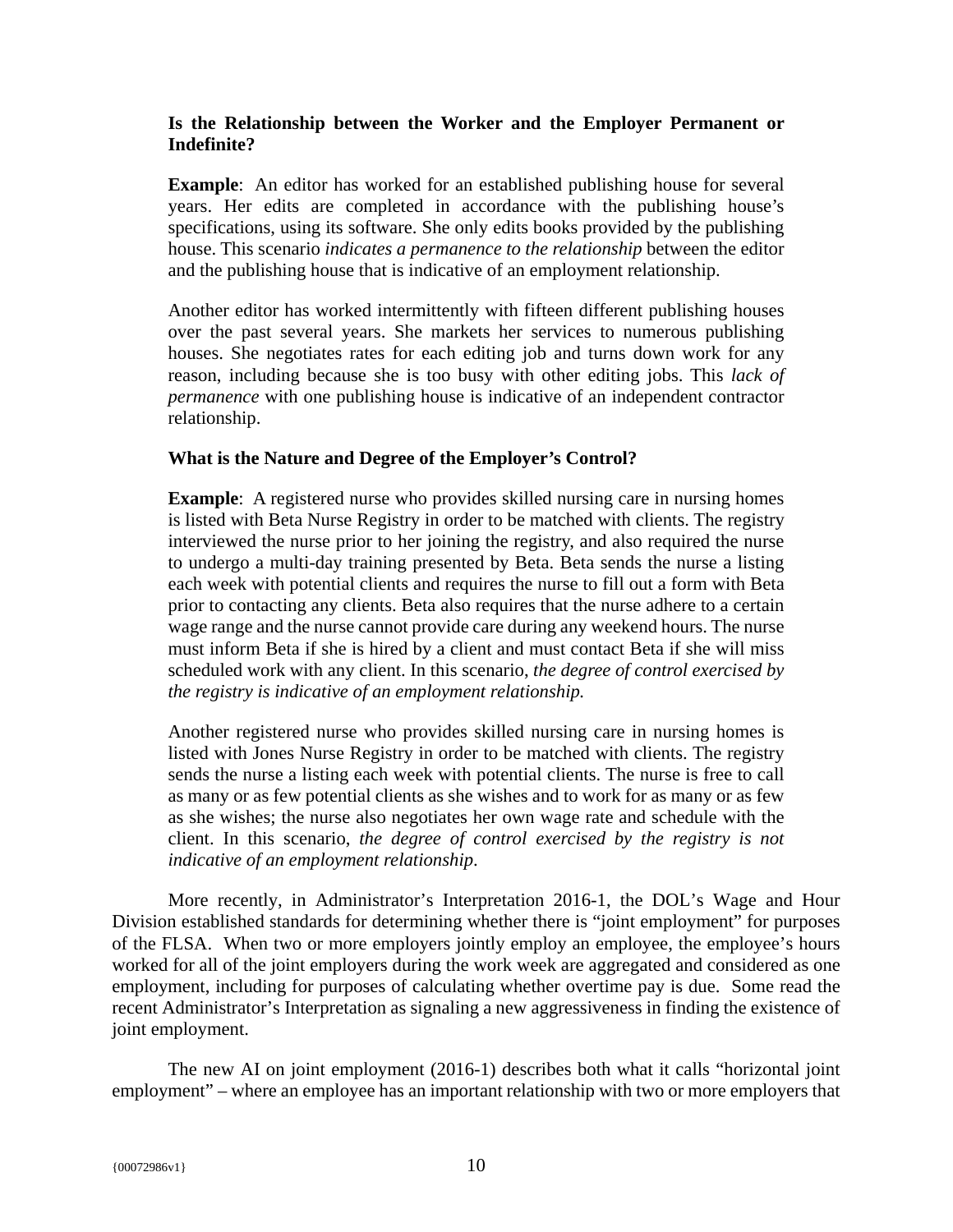are associated or related with respect to the employee – and "vertical joint employment." With respect to "vertical joint employment," the AI has the following to say:

Vertical joint employment exists where the employee has an employment relationship with one employer (typically a staffing agency, subcontractor, labor provider, or other intermediary employer) and the economic realities show that he or she is economically dependent on, and thus employed by, another entity involved in the work. This other employer, who typically contracts with the intermediary employer to receive the benefit of the employee's labor, would be the potential joint employer. Where there is potential vertical joint employment, the analysis focuses on the economic realities of the working relationship between the employee and the potential joint employer.

The AI focuses particular attention on the construction, agricultural, janitorial, warehouse and logistics, staffing, and hospitality industries.

**NLRB's Employee Analysis**. The National Labor Relations Board has also, in the view of some, expanded its notion of who is an employee (as opposed to an independent contractor) within the meaning of the National Labor Relations Act. This arguable expansion of who constitutes an employee began with the NLRB's decision in *FedEx Home Delivery*, 361 NLRB No. 55 (2014). There the NLRB "restated and refined" its independent contractor test under the NLRA.

*FedEx* was followed by the NLRB's application of its refined test in *Porter Drywall*, 362 NLRB No. 6 (2015) and *Sisters' Camelot*, 363 NLRB No. 13 (2015). Notably, even prior to *FedEx*'s expansion of the NLRB's view of who constitutes an employee, the Eleventh Circuit reversed an NLRB conclusion that stage hands were employees rather than independent contractors. *Crew One Productions v. NLRB*, No. 1510429 (11<sup>th</sup> Cir. 2016), denying enforcement to 362 NLRB No. 8 (2015) and 10-RC-124620 (August 21, 2014, unpublished order in representation proceeding).

**What Does This Mean for Employee Benefit Plans**? It is unclear to what degree, if any, the DOL Wage and Hour Division's more aggressive position (in its AIs) on who constitutes an employee, and court decisions concerning who is an employee for purposes of the FLSA, NLRA, or state labor codes, will affect determinations of who is an employee for purposes of retirement plans, health insurance, or other employee benefit programs. On the one hand, when an individual asserts that he or she is entitled to coverage under the terms of an ERISA-covered plan, the "employee question" is merely what the plan means when it uses the term "employee." Often employee benefit plans say "employees" are eligible for coverage, but do not explain what the term "employee" means. Some plans, particularly some qualified retirement plans, are more sophisticated, saying they cover only those individuals who are characterized as employees on the company's payroll system. In some sense, this effectively defines the term "employee" to mean those individuals the company takes the position are employees. (This is an oversimplification, since a plan typically does not incorporate the "characterized as an employee on the employer's payroll" rule into the Plan's definition of "employee," but instead simply uses the standard in describing which persons are eligible for coverage under the plan). Many plans do not include even this refinement, but this type of language became more common following Microsoft's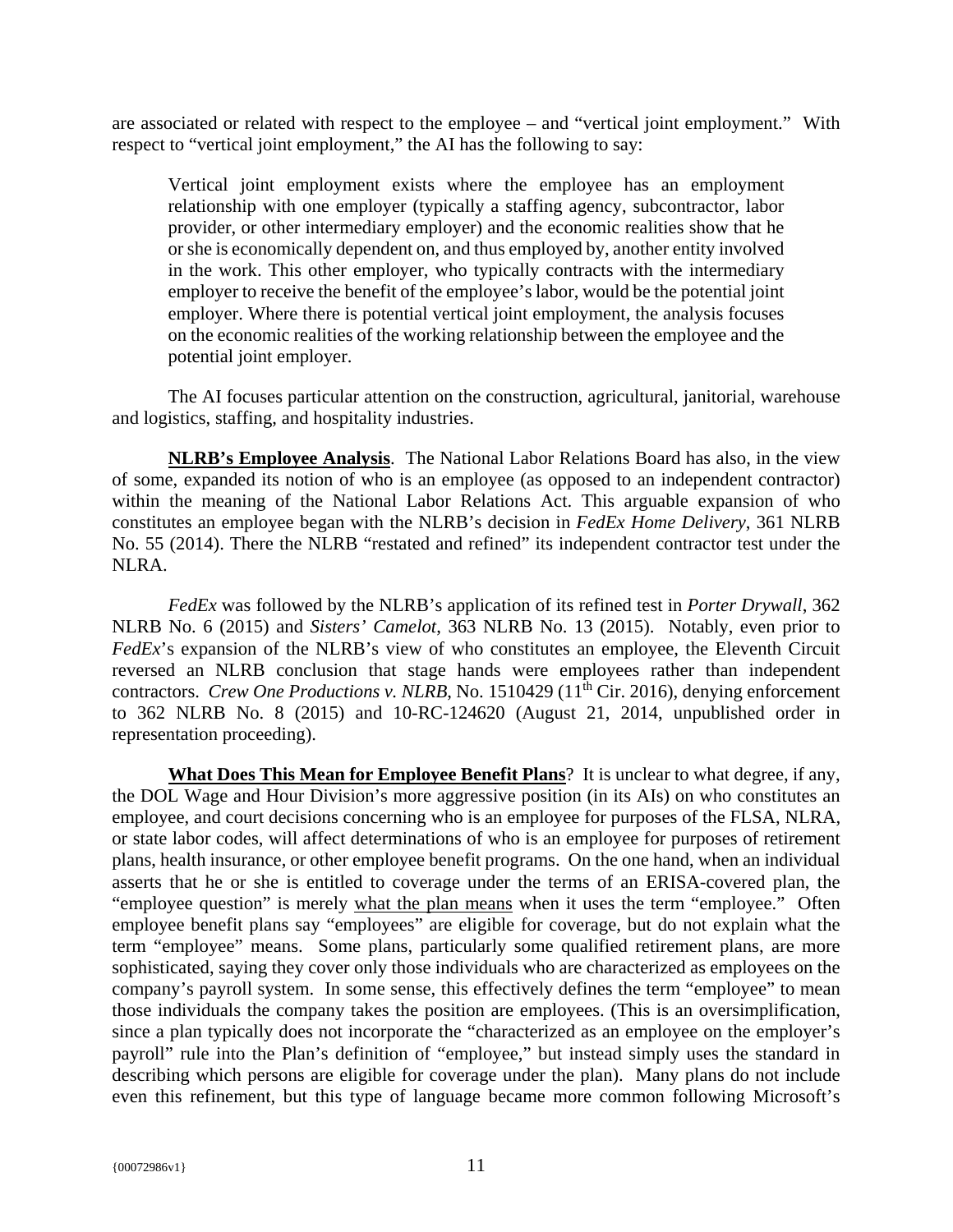agreement in late 2000 to settle class action litigation concerning the eligibility of certain workers for company-provided employee benefits. For rulings in the Microsoft litigation preceding Microsoft's agreement to settle, see *Vizcaino v. Microsoft*, 97 F.3d 1187 (9<sup>th</sup> Cir. 1995) ("Vizcaino" I"), *aff'd*, 120 F.3d 1006 (9<sup>th</sup> Cir. 1997) (*en banc*) ("Vizcaino II"); *Vizcaino v. United States Dist. Ct. (In re Vizcaino)*, 173 F.3d 713 (9<sup>th</sup> Cir. 1999), amended by 184 F.3d 1070 (9<sup>th</sup> Cir. 1999).

If a plan purports to cover "employees," but does not define the term, one reasonable argument might be that the term has the meaning the Supreme Court attributed to it under ERISA in *Nationwide Mut. Ins. Co. v. Darden*, 503 U.S. 318, 323-24 (1992). There, the Supreme Court adopted a common law test for determining employee status under ERISA, and in doing so referred favorably to the Restatement (Second) of Agency § 220 (1958), which sets forth a 10 factor test. The Supreme Court did not, however, anoint the 10 factor Restatement (Second) test as the sole means for determining status as an employee (it also cited its 12 factor test set forth in *Community for Creative Non-Violence v. Reid*, 490 U.S. 730, 751-52 (1989) and the IRS' 20 factor test set forth in Revenue Ruling 87-41). Of note, since *Darden* was decided, the American Law Institute has promulgated, adopted and published a Restatement (Third) of Agency (2006) that does not include a section setting forth factors differentiating an employee from an independent contractor, instead reserving that topic to the Restatement of Employment Law.

Complicating matters, to the extent the *Darden* formulation of who is an employee under ERISA differs from the IRS' 20 factor test set forth in Revenue Ruling 87-41 (if it differs at all), for qualified retirement plan purposes it is possible the proper reading of a plan provision referring to an "employee," and the proper reading of the term "employee" as used in the Tax Code's qualified retirement plan rules, is the Revenue Ruling test.

*Darden* is of some age, being almost 25 years old. It will therefore be interesting to observe whether courts, in interpreting employee benefit plan provisions or in determining who is an employee within the meaning of ERISA or the employee benefit provisions of the Tax Code, will be influenced by more recent court or DOL determinations of who is an employee for purposes of the FLSA, NLRA, or state labor laws. Perhaps notable in this regard is the modest judicial trend toward borrowing "successor employer" liability notions from non-ERISA labor law when assessing whether purchasers of business assets take on (usually inadvertently) pension-related liabilities of the seller. *See, e.g., Upholsterers' Int'l Union Pension Fund v. Artistic Furniture*, 920 F.2d 1323 (7th Cir. 1990); *Chicago Truck Drivers Union Pension Fund v. Tosemkin, Inc.*, 59 F.3d 48 (7th Cir. 1995); *Einhorn v. M.L. Ruberton Constr. Co.*, 632 F.3d 89 (3d. Cir. 2011); *Psareff v. Manweb Servs., Inc., 794 F.3d 841 (7<sup>th</sup> Cir. 2015); Resilient Floor Covering Pension Fund v. Michael's Floor Covering, Inc., 2015 WL 5295091 (9th Cir. 2015).* 

**What are the Benefit Options for Gig Workers if They are Not Employees?** If a gig worker is an independent contractor, rather than an employee, his or her options for accessing retirement, health insurance, and the other benefits of the type employees sometimes enjoy would seem to be the set of options available to self-employed persons. With respect to retirement benefits, self-employed persons may, of course, maintain a qualified retirement plan, including through the adoption of a prototype or volume submitter plan document. This might, for example, be a  $401(k)$  plan.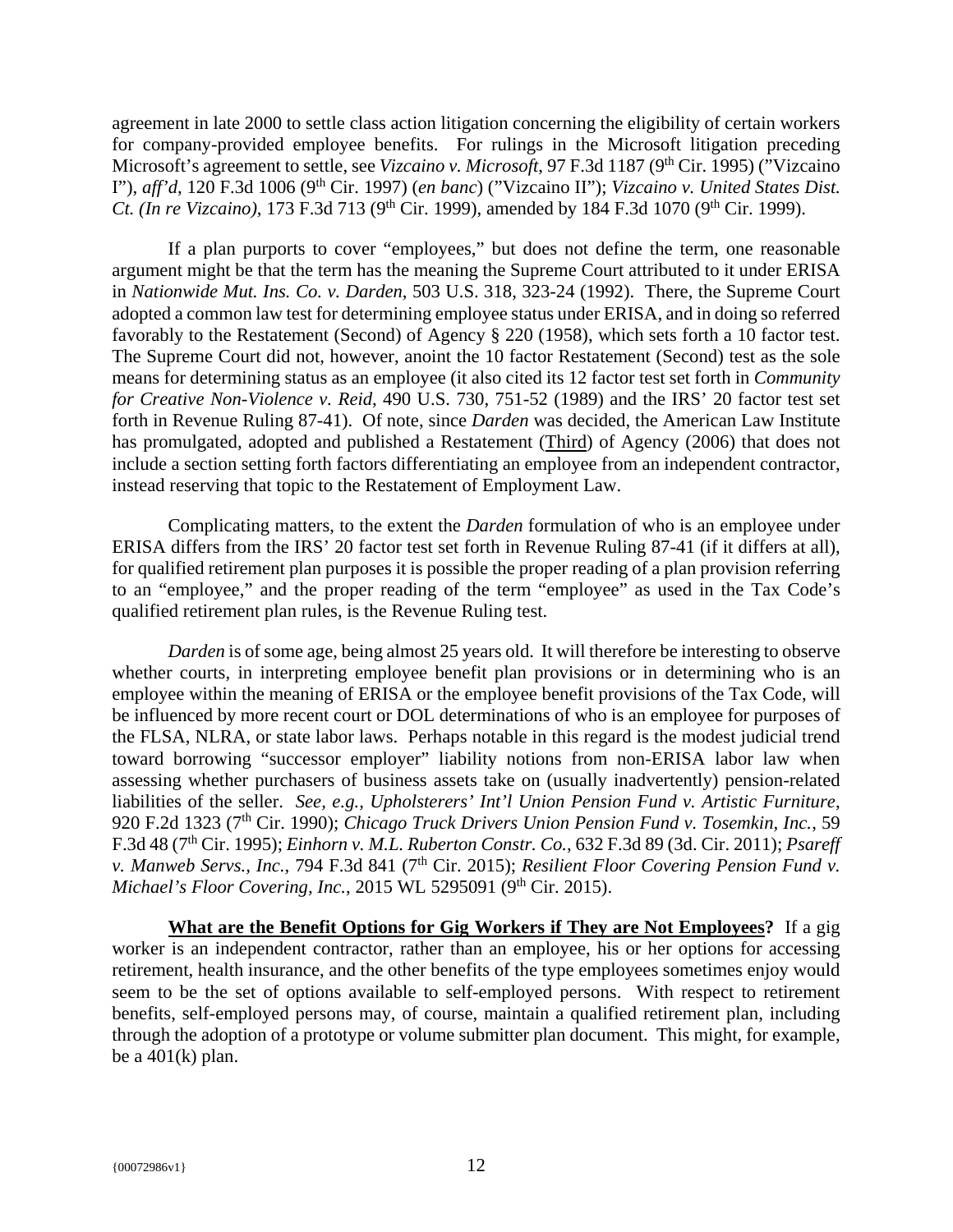A self-employed person may prefer to adopt a Simplified Employee Pension ("SEP"), under which he or she can contribute as much as 25 percent of his or her net earnings from selfemployment (not including contributions to the plan), up to \$53,000 (for 2015 and 2016). A gig worker could do so by completing a Form 5305-SEP or an IRS-approved prototype SEP plan offered by a financial institution or plan administration company. The gig worker would also need to open a SEP-IRA through a bank or other financial institution.

A self-employed person might instead adopt a SIMPLE IRA plan, in which he or she could put all of his or her net earnings from self-employment, up to \$12,500 (in 2015 and 2016), plus an additional \$3,000 if the gig worker is age 50 or older, as well as either a two percent fixed contribution or a three percent matching contribution. A self-employed gig worker could do this by completing an IRS Form 5305-SIMPLE (for use with a designated financial institution), or a Form 5304-SIMPLE (not for use with a designated financial institution), or could adopt a prototype SIMPLE IRA plan offered by a financial institution or plan administration company. The gig worker would also need to open a SIMPLE IRA through a bank or other financial institution.

And, of course, gig workers could just contribute to an IRA, Roth or otherwise, or establish a *my*RA.

With respect to health coverage, a gig worker might wish to purchase coverage through the ACA marketplace. And a gig worker having high deductible health plan coverage may want to contribute to a health savings account ("HSA"). With respect to other welfare benefits, such as long term disability coverage, a gig worker would presumably need to resort to the individual insurance market, except to the extent he or she has access to coverage through one or more associations to which the gig worker belongs.

**Could an "Intermediary" Facilitate Benefit Coverage?** Harris and Krueger, in arguing for a new "independent worker" classification, advocate for legislation that would give independent workers some of what they lose by not being employees. Harris and Krueger argue, for example, for requiring Uber and other "intermediaries" to contribute half of FICA taxes (as an employer would), and to withhold income and normal employment taxes. They also argue for modifying the labor laws to allow independent work organizations to bargain over compensation and the terms and conditions of workers' contractual relationships with intermediaries, to expand employment-based anti-discrimination and other civil rights protections to benefit independent workers, and to allow intermediaries to opt to provide the equivalent of workers' compensation insurance policies and establish a private unemployment insurance system for independent workers.

Harris and Krueger further propose that because there is no adverse consequence under the employer health mandate of IRC Section 4980H for failing to offer coverage to non-employees, intermediaries should be required to pay five percent of an independent workers' earnings (net of commissions) to support health insurance subsidies in the Exchange (aka the Marketplace). In part because of the difficulty in measuring working hours, particularly where, say, an Uber or Lyft driver has waiting time in which he or she is free to anything he or she wants, and in part because it may be difficult to allocate hours to particular intermediaries where a driver works for more than one, Harris and Krueger do not propose that wage and hour protections apply to independent workers.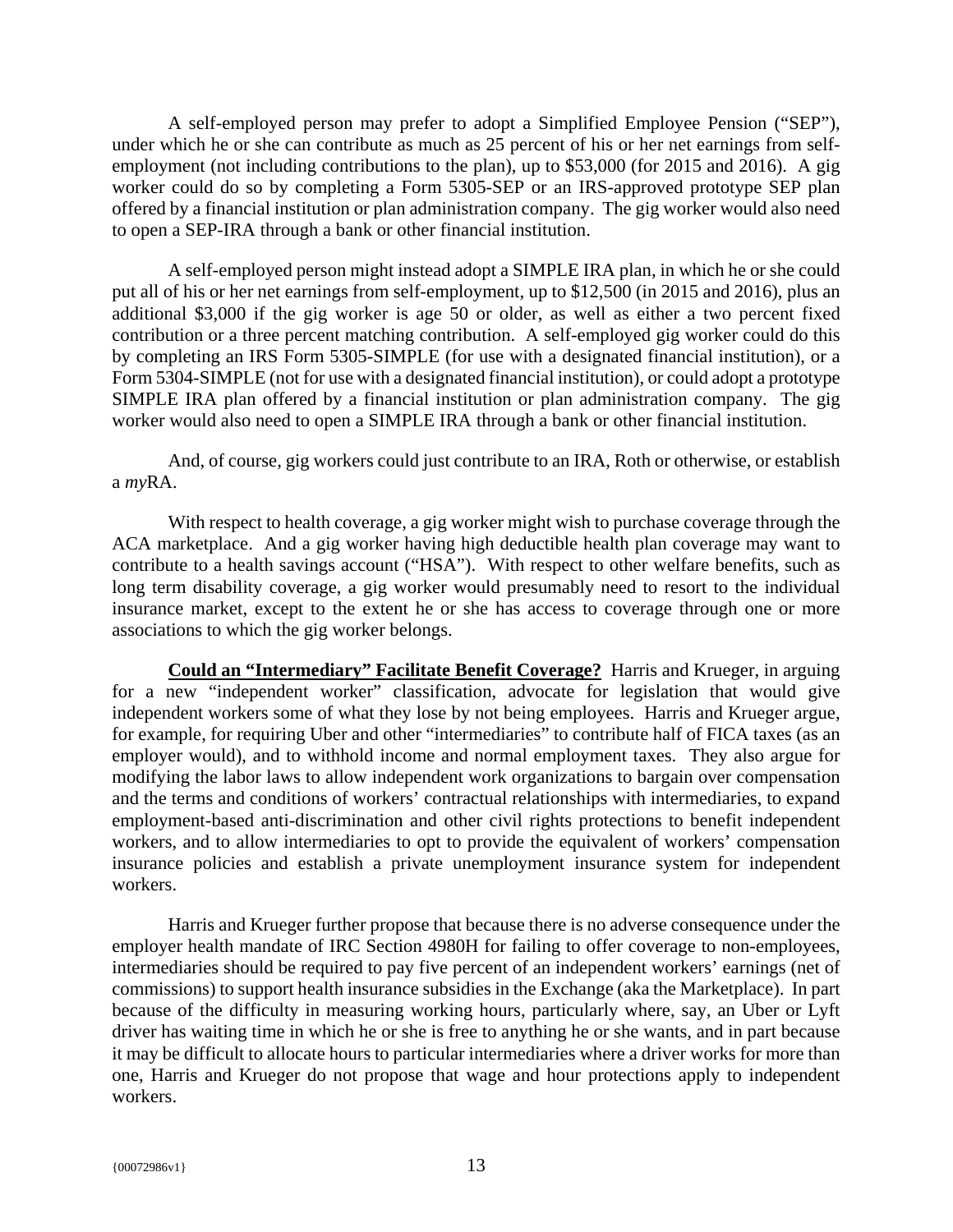Others besides Harris and Krueger have suggested changes to the way in which health insurance, workers' compensation, and other common perquisites of full-time employment are structured, to better fit an economy having a gig worker population. Arun Sundararajan, a professor at New York University, argued in a *Financial Times* op-ed piece in June 2015 for decoupling health coverage, workers' compensation, and perhaps other benefits from full-time employment status. Nick Hanauer and David Rolf, in an article entitled "Shared Security, Shared Growth," appearing the Summer 2015 issue of *Democracy Journal*, argued for establishing a "Shared Security System," under which American workers would accrue basic employment benefits independent of full-time employment status.

Some, including Harris and Krueger, are optimistic about the salutary effects of pooling independent workers for the purpose of purchasing insurance benefits. They argue that if intermediaries were to pool their independent workers in arranging for the purchase of insurance, this could help minimize insurers' adverse selection concerns. Further, "prices almost certainly would be significantly lower for independent workers and intermediaries than for individual purchases, and both services and products could be greater in quality, quantity, or both." Harris and Krueger have in mind, for example, the pooling of independent workers to purchase health insurance, disability insurance, and retirement products (as well as automobile insurance, banking and savings products, liability insurance, tax preparation assistance, and other financial services).

The author's experience with the less than warm reception insurers offer so-called "association plans" raises at least some question as to whether Harris and Krueger's optimism concerning pooling is fully warranted. In general, insurance companies are skittish about offering health, disability, or life insurance coverage to members of associations, at least compared to their eagerness to insure employees of employers. The view seems to be that members of an association constitute a less cohesive and homogeneous group, and therefore a less predictable group in terms of risk, than a population of employees of an employer in some well-established and well-defined industry.

Uber and other intermediaries could, today, make an argument for the legality of offering to their gig workers health and welfare insurance products through an insured arrangement. An arrangement covering non-employee gig workers would either not be subject to ERISA (because the arrangement would cover no employees), or, if coupled with coverage for employees of the intermediary itself, would be a multiple employer welfare arrangement (a "MEWA"). A possible constraint on offering an insured MEWA would come not under ERISA but from whether a carrier could, under state insurance law, offer coverage to the group absent the formation of an "association" of gig workers to which the group insurance policy might be issued. Even if, as Harris and Krueger have proposed, an intermediary were protected from any inference that its independent workers were employees as a consequence of offering such coverage, the creation of such an arrangement would involve some headache, including some concerns novel enough that the effort might not be worth the candle from the intermediary's perspective.

And although the Tax Code Section 414 regulations make practical the maintenance of a multiple employer qualified retirement plan, the Department of Labor launched an unfortunate attack on multiple employer plans in Advisory Opinion 2012-04A. There, the DOL set needlessly difficult standards for an arrangement to be considered a single multiple employer arrangement, as opposed to a constellation of single employer plans. This DOL antagonism toward multiple